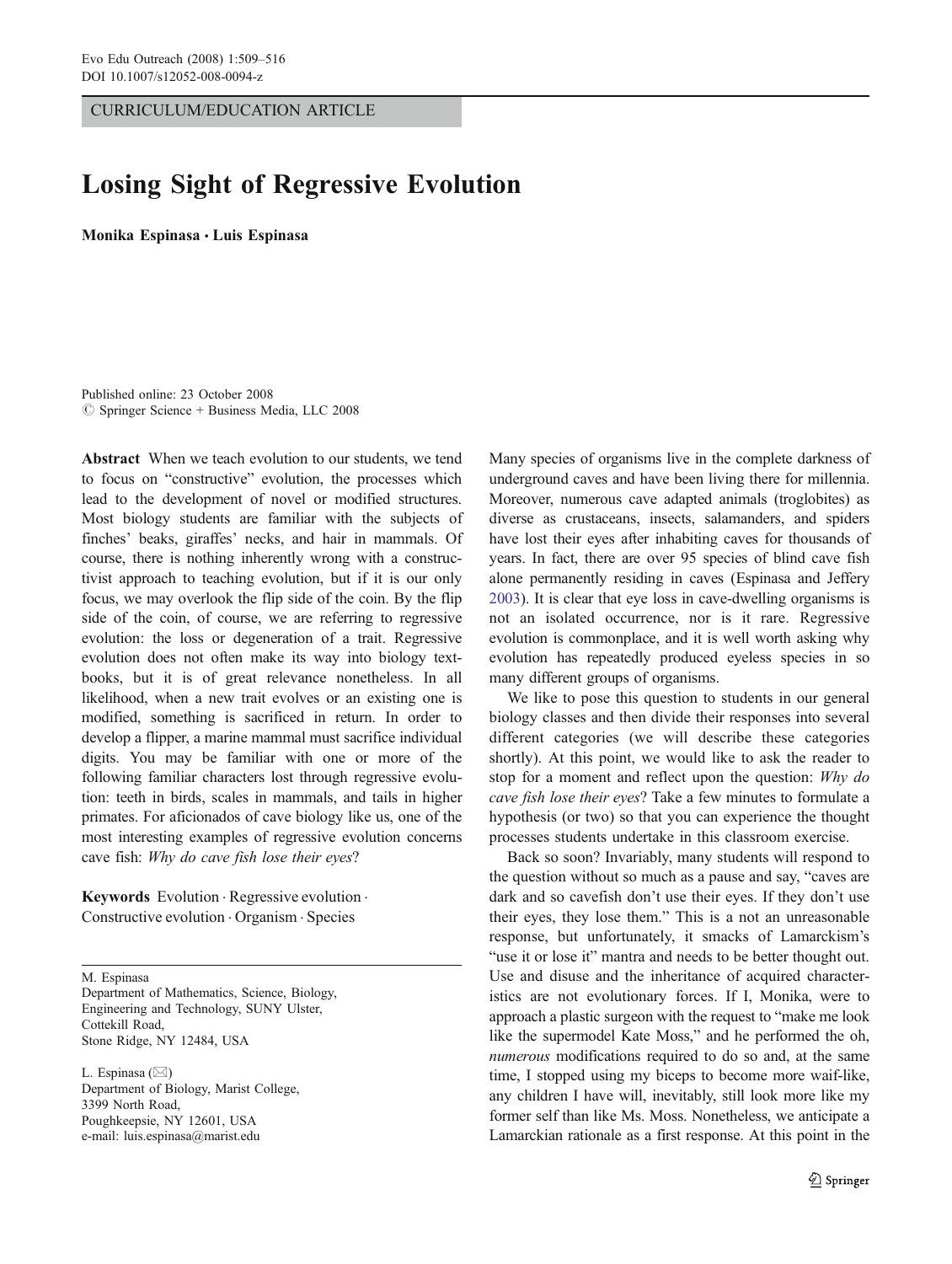classroom, we discuss Lamarck and his ideas and then have the students try to come up with a Darwinian explanation for eye loss...one having to do with natural selection.

This is not as simple as it sounds. A fish with eyes sees nothing in the darkness of a cave, but neither does his blind counterpart. So what is the advantage to losing eyes? Can natural selection act to eliminate something that is irrelevant? If you or the students struggle with this question, do not worry. You are in good company. Darwin himself struggled with regressive evolution, and in particular, the loss of eyes in cave fish puzzled him. With his characteristic and extraordinary insight, a picture was beginning to materialize in his mind; yet, for lack of a sound alternative, in the end Darwin still invoked disuse:

By the time that an animal has reached, after numberless generations, the deepest recesses, disuse will on this view have more or less perfectly obliterated its eyes, and natural selection will often have effected other changes, such as an increase in the length of the antennae or palpi, as a compensation for blindness.

The non-Darwinian component of Darwin's conclusion caused him great frustration, but without knowledge of genetics, he could not begin to put his finger on precisely how traits in disuse might degenerate or disappear. He eventually fell back into Lamarckism, but not without reluctance:

It is scarcely possible that disuse can go on producing any further effect after the organ has once been rendered functionless. Some additional explanation is here requisite which I cannot give.

Evolution by natural selection is, of course, only one of the mechanisms of evolution. At this point, we proceed to group the student responses into nonselective models or selective models. It is helpful to write the models on the board or project them on an overhead screen as students bring them up or as we read them. We have included a table (Table [1](#page-3-0)) which summarizes the different theories for eye loss proposed by scientists today plus the limitations of each theory. Suggested readings which can be used to complement the discussion are also included. In our opinion, the real beauty of this topic is that scientists have yet to demonstrate exactly why cave fish lose their eyes. Good research on the topic has been done, and some interesting evidence is in. However, this is a topic that has challenged the greatest minds in science since Lamarck's time, and despite the seeming simplicity of the question, it remains unanswered.

The competing theories, none necessarily exclusive, are modeled below:

Model #1. Neutral-mutation theory: functional eyes do not help in the dark, but nonfunctional eyes do not hurt, either. Thus, if a fish develops mutations in the genes that code for vision or eye structure, natural selection will not weed them out.

Genes controlling the development of unnecessary structures become effectively neutral. Once these genes neither enhance nor hinder the organism's survival, the forces of natural selection that once maintained those genes in good working order no longer operate (Nei [2005](#page-7-0)). The genes are then free to accumulate mutations which can impair their function(s), and the unnecessary structures may degenerate.

A cursory glance may leave the impression that the neutral-mutation theory is no different from Lamarck's use and disuse. Upon closer examination, however, we see this is untrue. Lamarck offered no scientifically robust mechanism to explain how disuse could drive evolution; he mentions only a vague alchemical adaptive force that eliminates such structures. For neutralists, however, that force is mutation (Nei [2005](#page-7-0)). In other words, if a mutation destroys an organ such as the eyes in a fish living in a surface stream, it would suffer greater predation or a compromised ability to locate food and would be less likely to have the same reproductive success as its seeing counterparts. However, this same fish in a cave would be equally likely to reproduce and pass on the genes for impaired vision as its eyed counterparts living in complete darkness. Over many generations, the mutations can accumulate and spread throughout the population, eventually rendering the entire population eyeless. This theory was endorsed by biologist Horst Wilkens ([1988](#page-7-0)) to explain the loss of eyes in Astyanax, a blind cave tetra from Mexico.

Astyanax is the blind cave fish commonly seen in pet stores and is also the most studied cave organism in the world (Fig. [1](#page-5-0)). The reason *Astyanax* is so well studied is because it is a single species with two morphs: one is the eyed surface-dwelling form and the other is an eyeless cave-dwelling form (Espinasa and Borowsky [2001](#page-6-0)). As both forms are the same species, they can interbreed. The eyed and eyeless forms diverged from a sighted common ancestor within the past six million years (Porter et al. [2007](#page-7-0)). Although adult cave fish lack functional eyes, eye formation is nonetheless initiated during embryogenesis. The lens vesicle, optic cup, and neural retina are initially formed in the cave fish but later degenerate (Jeffery [2001](#page-7-0)). Degeneration starts when the lens undergoes apoptotic cell death (Jeffery and Martasian [1998\)](#page-7-0). Thus, the lenses degrade first followed by other eye tissues. The degenerate eye later sinks into the orbit and, in the end, is covered by a flap of skin, fat, and bone (Yamamoto et al. [2003](#page-7-0)).

Can the neutral-mutation hypothesis be tested? The answer is yes, and the groundbreaking work was done at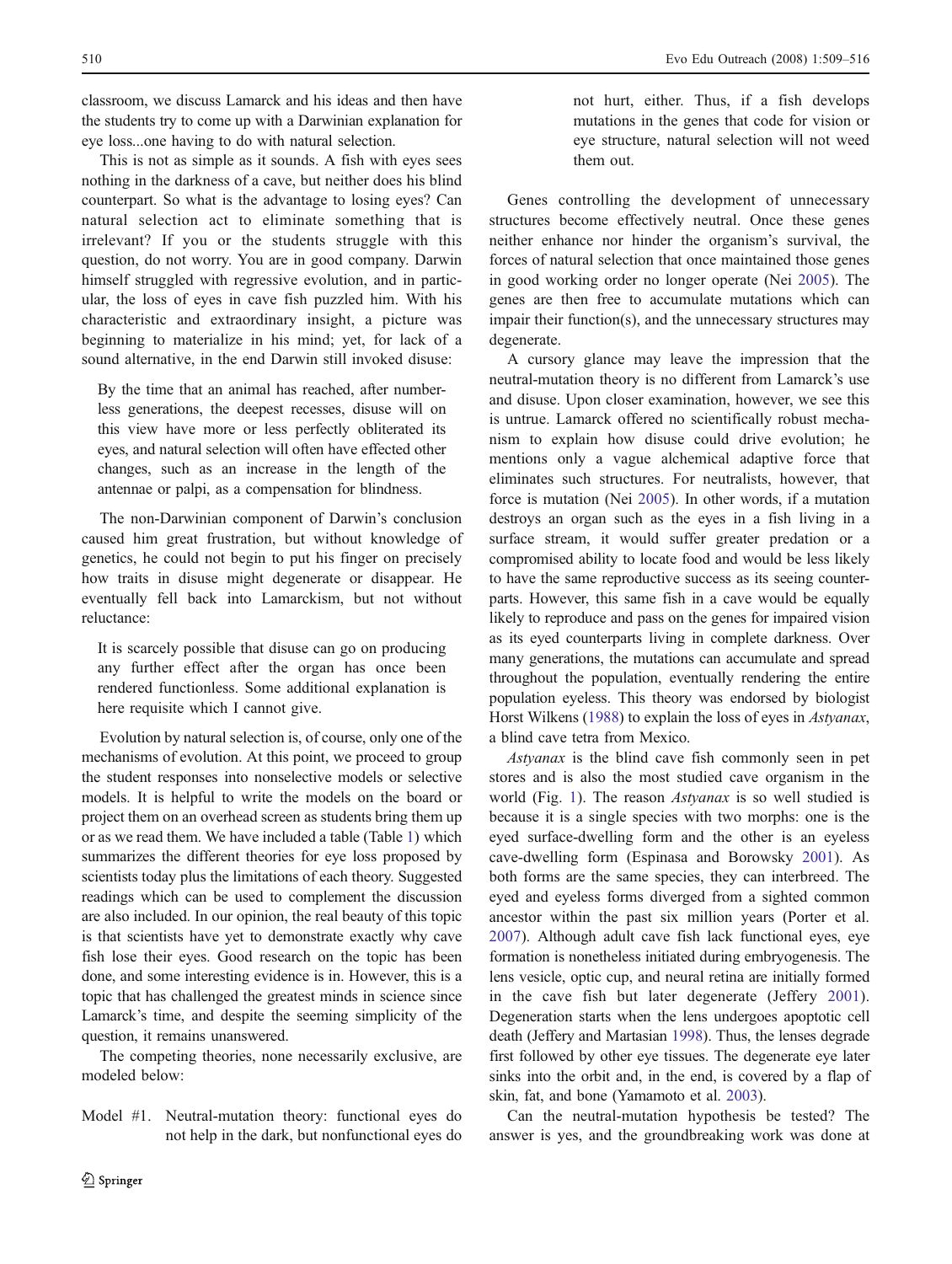the University of Maryland in the Evolutionary Development Laboratory of William Jeffery. Jeffery and his colleagues realized that lens apoptosis is one form of programmed cell death. This could mean that when the lenses degrade, it is not because they lack some essential component but that they receive a specific signal which instructs the cells to commit suicide. If this is the case, then perhaps most of the genes responsible for making an eye are still in good shape and blindness is caused not by the destruction of genes, but by the *instruction* of some particular genes. In 2000, the Jeffery lab transplanted lenses from surface fish embryos into the optic cups of cave fish embryos while at the same time transplanting lenses from cave fish embryos into the optic cups of surface fish embryos. The result? Two months later, the cave fish had grown large eyes with restored corneas, irises, and lenses, and the surface fish had highly degenerated eyes (Yamamoto and Jeffery [2000\)](#page-7-0). Jeffery's lab managed to turn back the clock on thousands of years of fish evolution in caves in two short months.

How might this discount the neutral-mutation theory as an explanation? Recall that according to the theory, all genes not selected for or used for the development of essential organs may be accumulating mutations and degenerating. Cave Astyanax diverged from surface fish 1.0–5.9 mya (Porter et al. [2007](#page-7-0)), so there has been time to accumulate neutral mutations. But Jeffery's research showed that even after so many years of evolution in caves, most Astyanax genes that play a role in eye formation have been perfectly maintained and remain functional. It appears that the degeneration of eyes is due less to the accumulation of many mutations than to mutations in a few, very specific, high-impact regulatory genes.

Model #2. Direct natural selection: something about losing eyes in particular makes it possible for a fish to survive better in the dark.

Some students will cleverly surmise that building and maintaining a vertebrate eye is an expensive business. It is metabolically and energetically taxing. Perhaps, the student will say, blind cave fish are better off not wasting valuable energy on a useless eye. An individual that does not waste energy on useless structures may use this energy for other things that allow it to better survive or reproduce.

Unfortunately, this straightforward explanation lacks experimental support. As early as [1967](#page-7-0), Sadoglu tried to measure the selective value of eye loss. Sadoglu crossed cave fish with surface fish. The resulting hybrids (the F1 generation) were then themselves crossed to produce the F2 generation. In the F2 generation, the genes controlling the cave adaptive traits are segregated, and their effects can be studied independently of each other. A set number of eyed and eyeless F2's fish were kept in a tank in complete darkness and given a specified amount of food. After several months, eyeless fish were neither larger nor did they show greater survivorship than the surface form living in darkness. In this case, the absence of eyes itself did not confer any benefit. It may be that the energy needed to make an eye, which is essentially a globule of protein encapsulating the vitreous humor which is mostly water, is much less than what is required to make the plug of fat and bone which covers the eye socket in blind cave fish. As every dieter knows, there are more calories in a gram of fat than in a gram of protein and certainly more calories in fat than in water. Growing a complex structure such as the vertebrate eye may require less energy than growing a fatty plug over a degenerated eye. Complexity may not always be proportional to energy expenditure.

What about the retina, however? The vertebrate retina is one of the most energetically expensive tissues, with a metabolism surpassing even that of the brain (Wangsa-Wirawan and Linsenmeier [2003](#page-7-0)). Furthermore, the oxygen and ATP consumption is approximately 50% greater in the dark than in the light because photoreceptors need to be maintained in the hyperpolarized state until they are depolarized in response to light (Kimble et al. [1980\)](#page-7-0). Moreover, if the retina in particular was selected against, we might expect to see many examples of eyed cave fish with no retinas. When we studied a blind cave population of Astyanax in Central Mexico (Espinasa et al. [2001](#page-6-0)), we came across a cave population that appeared to have fully developed eyes. Many cavers knew about the fish, but everyone assumed they were surface fish washed into the cave during a rainstorm. Imagine our surprise when upon completing histological sections of the eyes, we found that despite having a normal lens and eyeball, the fish lacked photoreceptors in their retinas. Almost 100 cave fish species with a degree of ocular degeneration have been described (Espinasa and Jeffery [2003\)](#page-6-0). Cavers tend not to collect eyed fish. Could it be that scores of cave fish lacking retinas but possessing otherwise normal eyeballs have been overlooked by cave biologists? In the end and perhaps in spite of Sadoglu's work, an energy economy argument cannot be dismissed out of hand (Protas et al. [2007](#page-7-0)). However, the critical experiments have not yet been done.

We return to the classroom. Some discerning students with a medical bent may suggest that a fatty plug in place of an eye offers the benefit of protection. After all, an eye that receives a wound and becomes infected is potentially very dangerous. Infections can spread, and brains tend to be located very close to eyes. Perhaps a fish living in complete darkness would bump into things and receive wounds to the eyes?

This explanation does not take into account that fish already have the means to protect their eyes from wounds.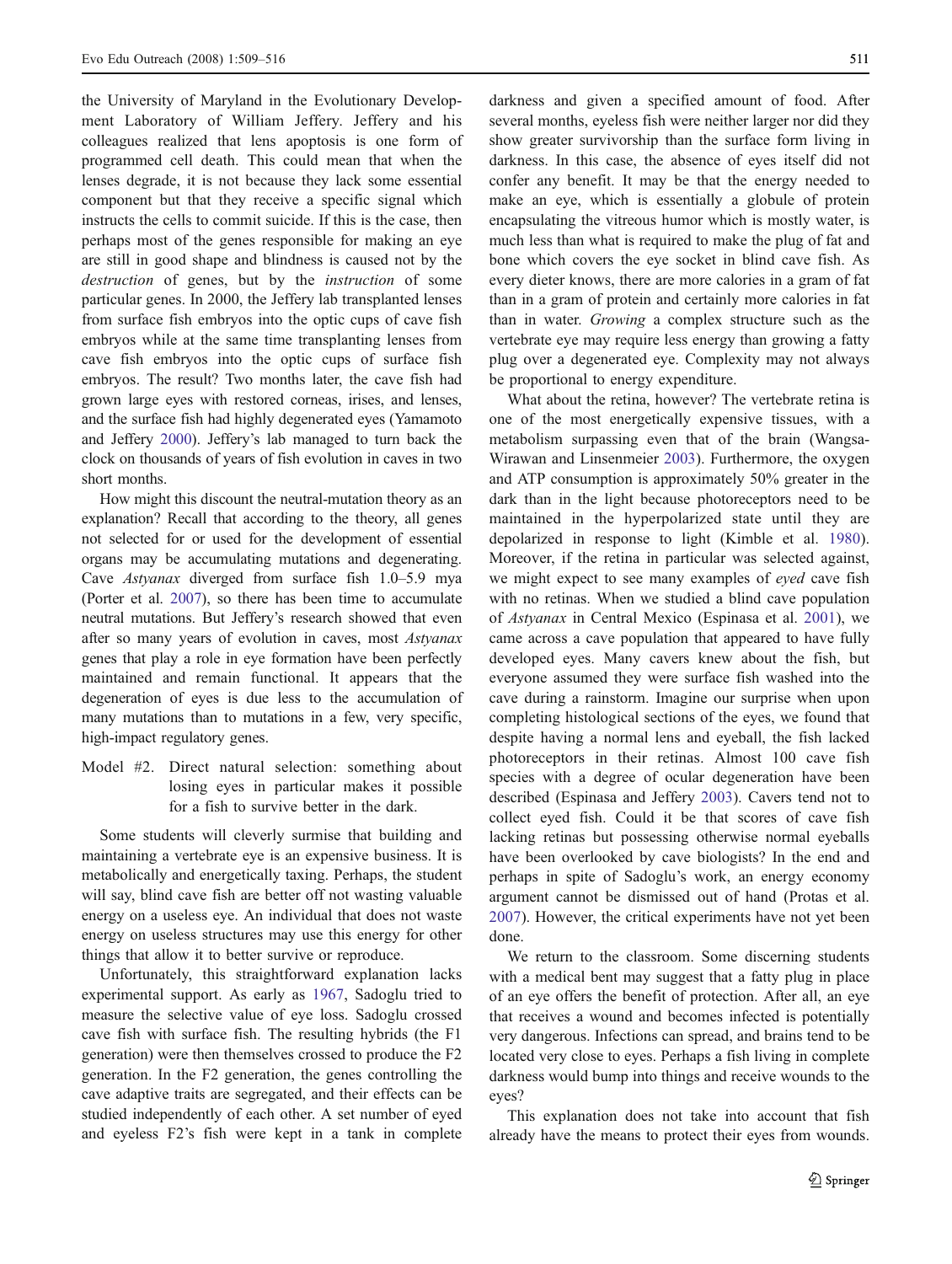| ı<br>l                |  |
|-----------------------|--|
|                       |  |
|                       |  |
|                       |  |
|                       |  |
|                       |  |
|                       |  |
| ;<br>;                |  |
|                       |  |
| a tar ava loca momono |  |
|                       |  |
| יי איט גי             |  |
|                       |  |
| i                     |  |
| $\ddot{\dotsc}$       |  |
| ļ                     |  |
| $\mathbf{a}$          |  |

<span id="page-3-0"></span>

| Theory      | Lamarckian<br>evolution                | Neo-Darwinian evolution                                       |                                  |                               |                         |                        |                                                                |                   |                                       |
|-------------|----------------------------------------|---------------------------------------------------------------|----------------------------------|-------------------------------|-------------------------|------------------------|----------------------------------------------------------------|-------------------|---------------------------------------|
|             | and inheritance of<br>"Use and disuse" | Neutral mutation                                              | Direct natural selection         |                               |                         |                        | Indirect natural selection: genetic hitchhiking and pleiotropy |                   |                                       |
|             | characteristics<br>acquired            | and mutation as an<br>evolutionary force<br>Relaxed selection | natural<br>selection<br>Positive | Negative natural<br>selection | metabolism<br>Efficient | Increased<br>olfaction | Increased taste                                                | Modified brain    | Neuron plasticity<br>of visual cortex |
|             |                                        |                                                               |                                  |                               |                         |                        |                                                                |                   |                                       |
| Description | The interaction of                     | Once genes for                                                | Fish without eyes                | Fish with eyes                | The gene that           | Throughout             | Master-control                                                 | Master-control    | Neurons that do                       |
|             | organisms with                         | eyes neither                                                  | survive or                       | have decreased                | causes blindness        | embryological          | Sonic hedgehog                                                 | gene Sonic        | not receive visual                    |
|             | their environment                      | enhance nor                                                   | reproduce more                   | survival rates or             | is closely linked       | development,           | (Shh) gene has                                                 | hedgehog (shh)    | input may be                          |
|             | powers an                              | hinder the                                                    | because they do                  | reproduce less                | or is the same          | the craniofacial       | an inverse effect                                              | has a large       | more easily                           |
|             | alchemical                             | organism's                                                    | not waste energy                 | because they are              | gene that may           | patterning is          | on the                                                         | effect on the     | recruited and                         |
|             | adaptive force so                      | survival, the                                                 | an eye<br>making                 | more likely to                | control a               | mediated by the        | development of                                                 | anterior part of  | sequestered by                        |
|             | that the                               | forces of natural                                             | or maintaining a                 | receive wounds                | favorable               | physical               | eyes and taste                                                 | the brain. The    | other systems                         |
|             | permanent disuse                       | selection that                                                | functional retina                | and get                       | metabolism for          | presence or            | buds: the smaller                                              | shh expression    | than neurons that                     |
|             | of any organ                           | once maintained                                               |                                  | infections in                 | living in caves         | absence of an          | the eyes, the                                                  | that makes        | are receiving                         |
|             | imperceptibly                          | those genes in                                                |                                  | these delicate                |                         | eye. When there        | more taste buds                                                | small eyes may    | information                           |
|             | weakens,                               | good working                                                  |                                  | organs                        |                         | is no eye, bones       | produced                                                       | generate a brain  | which translates                      |
|             | deteriorates, and                      | order no longer                                               |                                  |                               |                         | shift position         |                                                                | whose structure   | into, "I detect no                    |
|             | progressively                          | operate. The                                                  |                                  |                               |                         | and the olfactory      |                                                                | is more efficient | light. I detect no                    |
|             | diminishes its                         | genes                                                         |                                  |                               |                         | pit is enlarged        |                                                                | in the darkness   | light. I detect no                    |
|             | functional                             | accumulate                                                    |                                  |                               |                         |                        |                                                                |                   | light"                                |
|             | capacity, until it                     | mutations that                                                |                                  |                               |                         |                        |                                                                |                   |                                       |
|             | finally disappears                     | impair their                                                  |                                  |                               |                         |                        |                                                                |                   |                                       |
|             |                                        | function and so,                                              |                                  |                               |                         |                        |                                                                |                   |                                       |
|             |                                        | the unnecessary                                               |                                  |                               |                         |                        |                                                                |                   |                                       |
|             |                                        | structures                                                    |                                  |                               |                         |                        |                                                                |                   |                                       |
|             |                                        | degenerate                                                    |                                  |                               |                         |                        |                                                                |                   |                                       |
| Limitations | Use and disuse is                      | According to the                                              | The energy                       | This theory does              | In a controlled         | Although the           | Although the                                                   | Although the      | Experiments show                      |
|             | not an                                 | theory, all genes                                             | needed to make                   | not take into                 | laboratory              | olfactory pit is       | number of taste                                                | effect of shh in  | that neurons in                       |
|             | evolutionary                           | not being                                                     | an eye, which is                 | account that                  | experiment              | $13\%$ wider in        | buds is larger in                                              | the development   | the visual cortex                     |
|             | force. Mice                            | maintained                                                    | basically a                      | surface fish also             | where eyed and          | fish that lack         | fish with shh                                                  | of the anterior   | of cave fish                          |
|             | whose tails are                        | should                                                        | globule of                       | have means to                 | blind F2 fish had       | eyes during their      | expression for                                                 | part of the brain | actively respond                      |
|             | cut for many                           | accumulate                                                    | protein that                     | protect their                 | to compete for          | development, no        | small eyes, no                                                 | is well           | to tactile stimuli.                   |
|             | generations do                         | mutations and                                                 | encapsulates                     | eyes from                     | food while in           | experiment has         | experiment has                                                 | documented,       | We need to test                       |
|             | not produce                            | degenerate. Lens                                              | water, may be                    | wounds and a                  | complete                | been done to see       | been done to see                                               | there is no $a$   | if optical                            |
|             | tailless offspring                     | transplanting                                                 | less than what is                | lateral line                  | darkness, blind         | if it correlates       | if this correlates                                             | priori reason for | neurons are                           |
|             |                                        | experiments                                                   | needed to make                   | effective enough              | fish did not do         | with an                | with the fish's                                                | why such          | sequestered                           |
|             |                                        | show that after                                               | the plug of fat                  | to prevent                    | better than eyed        | increased sense        | ability to find                                                | changes would     | more in eyed                          |
|             |                                        | thousands of                                                  | and bone in                      | damaging                      | fish. Also, the         | of smell. It may       | more food. It                                                  | be better for     | fish that have                        |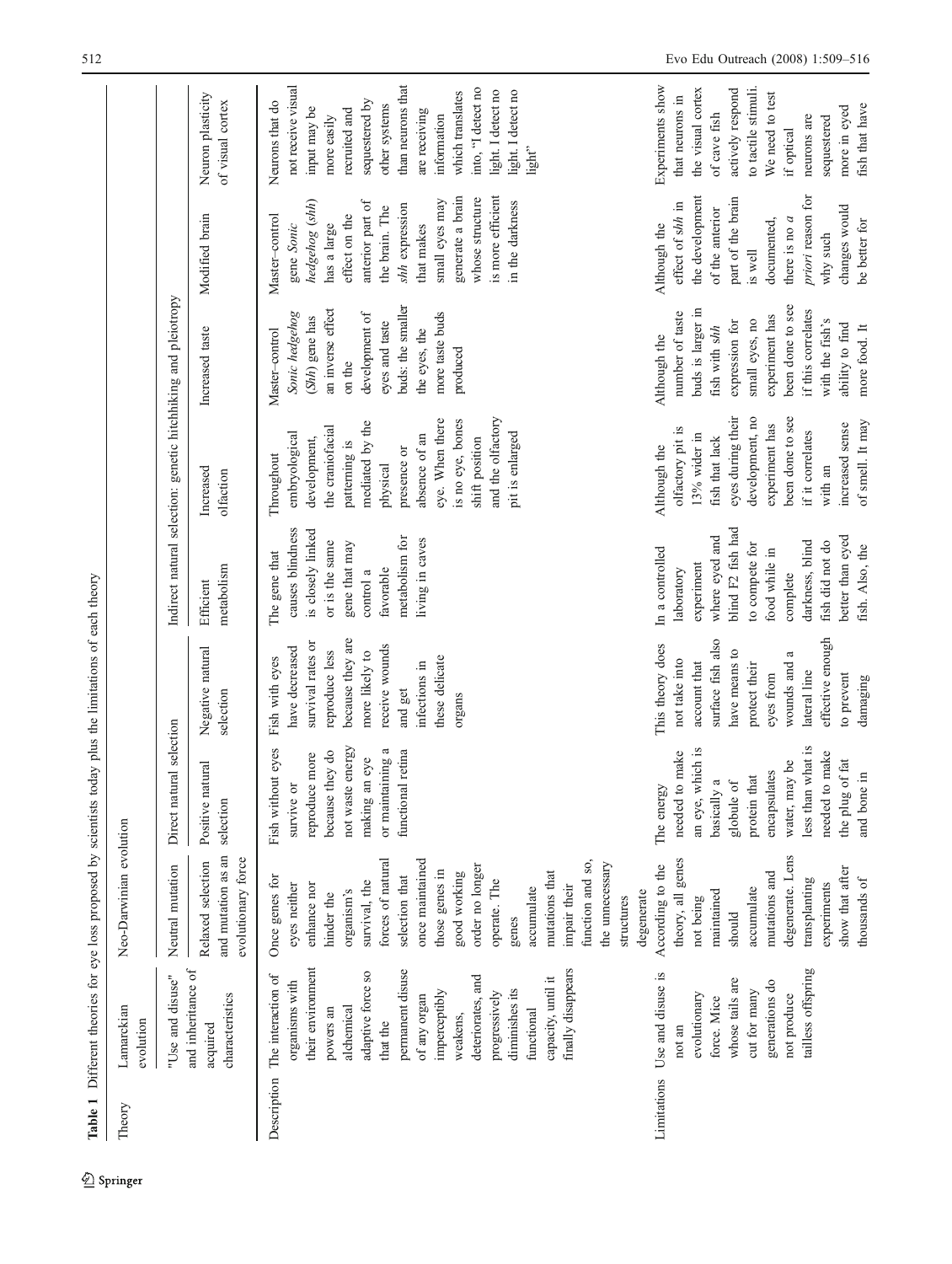| been enucleated<br>blind fish. | early on in their<br>Experiments | development<br>need to test how | versus eyed fish<br>changes in the | that have been<br>brain translate | raised in<br>into a more | darkness. Until<br>effective | then, the<br>behavior for the | hypothesis is<br>cave | purely<br>environment | speculative     |                  |                  |             | J. Voneida, T. J.<br>Menuet, A. et al. | and Fish, S. E.<br>2007. Expanded | 1984. Central<br>expression of | Nervous System<br>Sonic | Changes Related<br>Hedgehog in | to the Reduction<br>Astyanax | of Visual Input in<br>cavefish: | a Naturally Blind<br>multiple | Fish. American<br>consequences | Zoologist 24<br>on forebrain | $(3):775 - 782$<br>development | and evolution.   | Development        | 134: 845-855      |            |              |                |                |               |
|--------------------------------|----------------------------------|---------------------------------|------------------------------------|-----------------------------------|--------------------------|------------------------------|-------------------------------|-----------------------|-----------------------|-----------------|------------------|------------------|-------------|----------------------------------------|-----------------------------------|--------------------------------|-------------------------|--------------------------------|------------------------------|---------------------------------|-------------------------------|--------------------------------|------------------------------|--------------------------------|------------------|--------------------|-------------------|------------|--------------|----------------|----------------|---------------|
| may be that a                  | "deformed"                       | gustatory organ                 | does not have                      | improved                          | chemoreception,          | even when the                | deformation                   | involves an           | increase in the       | number of taste | buds             |                  |             | Jeffery, W., et al.                    | 2000. Prox 1 in                   | eye degeneration               | and sensory             | organ                          | compensation                 | during                          | development and               | evolution of the               | cavefish                     | Astyanax. Dev.                 | Genes Evol. 210: | $223 - 230$        |                   |            |              |                |                |               |
| be that a                      | "deformed"                       | nose may not                    | smell better,                      | even when the                     | deformation              | involves an                  | increase of size              |                       |                       |                 |                  |                  |             |                                        | Espinasa, L.,                     | Stock, D. W. &                 | Jeffery, W. R.          | 2003.                          | Development                  | and evolution of                | craniofacial                  | patterning is                  | mediated by                  | eye-dependent                  | and eye-         | independent        | processes in the  | cavefish   | Astyanax.    | Evolution &    | Development 5  | $(5):435-446$ |
| exact gene that                | causes blindness                 | in cave fish has                | not yet been                       | identified, so it is              | unknown how it           | may affect                   | metabolism                    |                       |                       |                 |                  |                  |             | Borowsky, R. and Yamamoto, Y.,         | Wilkens, H.                       | 2002. Mapping                  | a Cave Fish             | Genome:                        | Polygenic                    | Systems and                     | Regressive                    | Evolution The                  | Journal of                   | Heredity 93(1):                | $19 - 21$        |                    |                   |            |              |                |                |               |
| crashes that may               | happen in the                    | darkness of the                 | night.                             | Furthermore,                      | caves with               | unsanitary or                | copious amounts               | of bat guano can      | actually have         | fish with less  | eye degeneration |                  |             | Breder, C. M.                          | 1942.                             | Descriptive                    | ecology of La           | Cueva Chica,                   | with especial                | reference to the                | blind fish,                   | Anoptichthys.                  | Zoologica 27:                | $7 - 15$                       |                  |                    |                   |            |              |                |                |               |
| blind cave fish.               | There are more                   | calories in a                   | gram of fat than                   | in a gram of                      | protein or water.        | Complexity is                | not always                    | synonymous            | with energy           | expenditure     |                  |                  |             | Sadoglu, P. 1967.                      | The selective                     | value of eye and               | pigment loss in         | Mexican Cave                   | Fish. Evolution              | $21(3): 541-549$                |                               |                                |                              |                                |                  |                    |                   |            |              |                |                |               |
| years of                       | evolution in                     | caves, most eye                 | genes remain                       | perfectly                         | functional.              | Instead,                     | blindness seems               | to be caused by       | mutations on a        | reduced number  | of master genes  | that control eye | development | Wilkens, H. 1988.                      | Evolution and                     | genetics of                    | epigean and             | cave Astyanax                  | fasciatus                    | (Characidae,                    | Pisces). Support              | for the neutral.               | mutation theory.             | Evol. Biol.                    | 23:271-367       |                    |                   |            |              |                |                |               |
|                                |                                  |                                 |                                    |                                   |                          |                              |                               |                       |                       |                 |                  |                  |             | Darwin, C. On the                      | Origin of Species.                | (Conveniently                  | available in its        | entirety on the                | web at Literature.           | org) Chapter 5,                 | Section 2: Effects            | of the increased               | use and disuse of            | parts, as                      | controlled by    | natural selection. | Also, Chapter 14, | Section 6: | Rudimentary, | atrophied, and | aborted organs |               |
|                                |                                  |                                 |                                    |                                   |                          |                              |                               |                       |                       |                 |                  |                  |             | Suggested                              | reading                           |                                |                         |                                |                              |                                 |                               |                                |                              |                                |                  |                    |                   |            |              |                |                |               |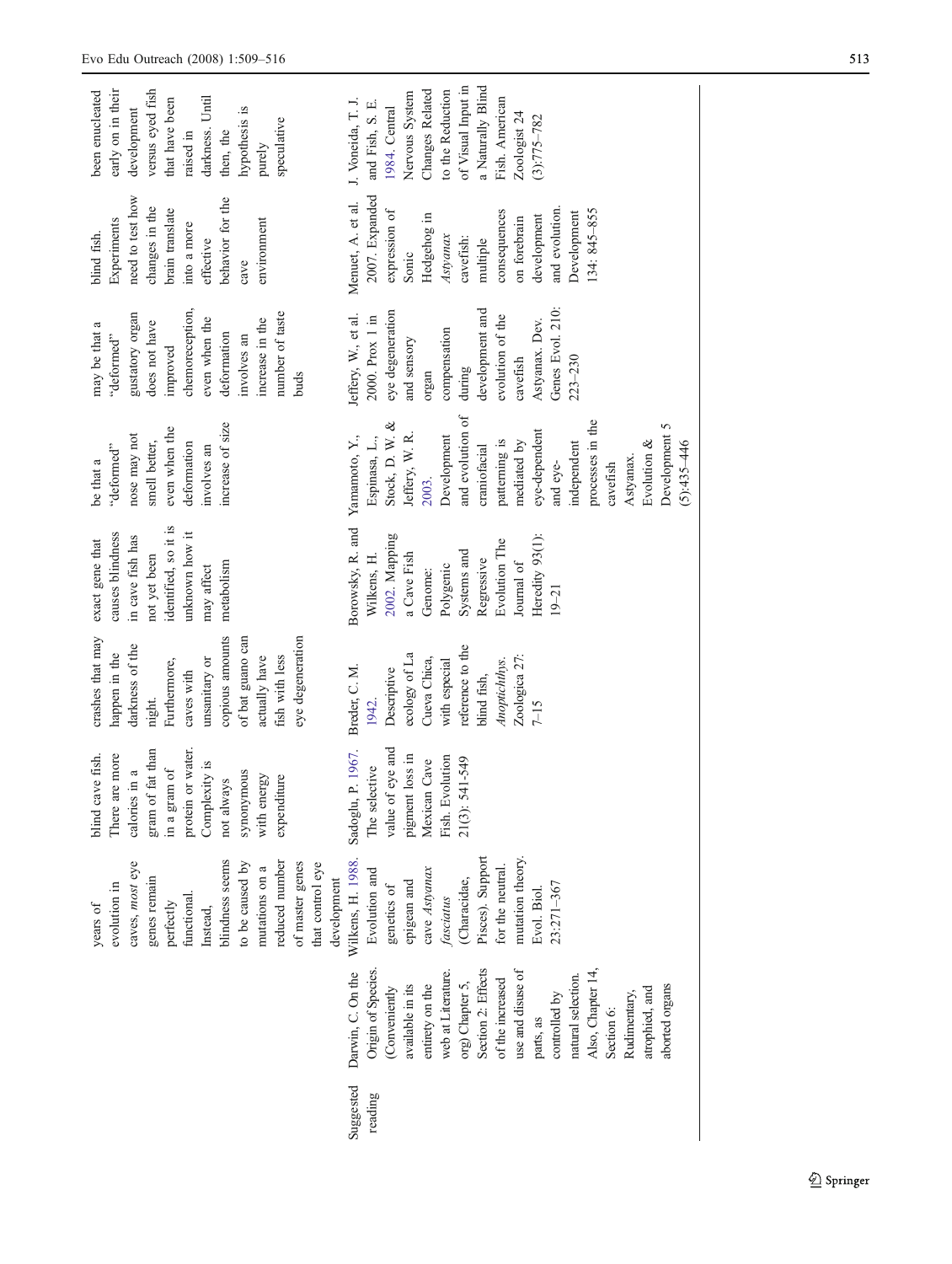<span id="page-5-0"></span>

Fig. 1 Surface and blind cave tetra from Mexico. Astyanax is the blind cave fish commonly seen in pet stores and is also the most studied cave organism in the world. Astyanax is a single species with two morphs; one is the eyed surface-dwelling form and the other is an eyeless cave-dwelling form

Fish have a lateral line which effectively prevents them from crashing into things in the darkness of the night (Webb et al. 2008). It makes sense; surface fish already spend about half their lives in darkness, so they already have the means to cope with this problem.

Moreover, if eye infections were the primary reason cave fish lose their eyes, we would expect that dirtier, less sanitary caves would select more intensively for blindness than clean ones. Exactly the opposite appears to be true. Caves with very dirty water and/or copious quantities of bat guano often have fish with less eye degeneration than similarly aged caves in the same area. Perhaps the most famous of these caves is Cueva Chica in Mexico, the locality where the first cave Astyanax was discovered. The cave has thousands of bats, which deposit a profuse quantity of feces in the stream below their roosts that is inhabited by Astyanax. This population is made up of fish that show much less eye degeneration than their nearby cave neighbors (Breder [1942\)](#page-6-0).

The most recent evidence that blindness is caused by natural selection comes from Protas et al. ([2007\)](#page-7-0) who studied the genetics of eye and pigmentation regression in Astyanax. Using a technique called quantitative trait loci (QTL) analysis, they mapped which regions of DNA are associated with particular phenotypic traits. Their data suggest that eyes and pigmentation regressed via different mechanisms. In cave fish, all alleles studied which control eye development caused size reduction, while the cave fish

alleles which control pigmentation had mixed results. The interpretation of the differences in QTL effects is that reduction of the eyes came about through selection for the most part, while reduction in pigmentation resulted primarily from recurrent mutation with genetic drift or indirectly through natural selection. If there was strong selection against pigmentation, it is unlikely that several QTL would have cave alleles that increase the degree of pigmentation. If eye or lens reduction were accomplished through genetic drift, it is unlikely that the pattern of effects would contrast so radically with that for melanophores, which influence pigmentation.

One limitation of this QTL analysis is that the researchers worked with broad stretches of DNA. So, while the work provided information on which general regions of DNA have an effect on the phenotype, the specific control gene involved is still unknown. Therefore, the specific genetic effects and how natural selection acts upon them are still unknown. Pleiotropy, as described below, could be an option.

Model #3. Indirect natural selection—genetic hitchhiking and pleiotropy: the genes involved in vision and eye development are either directly or somewhat stably linked to other unrelated features that help the fish survive or reproduce in the dark.

Pleiotropy occurs when a single gene affects multiple, often unrelated, phenotypic traits. Genetic hitchhiking refers to the situation where a gene increases in frequency only because it is linked to a separate beneficial gene. Gene mapping has demonstrated that at least one of the genes which affects eye development in *Astyanax* is closely linked to a gene that regulates metabolism (Borowsky and Wilkens [2002;](#page-6-0) Protas et al. [2008\)](#page-7-0). Caves, in general, are nutrient-poor environments where food is hard to come by. Consequently, cave fish have evolved highly efficient metabolisms which enable them to survive on fewer calories than their closely related surface relatives (Culver [1982](#page-6-0)). When a gene-controlling eye size (effectively neutral in a cave) is linked to a gene encoding an efficient metabolism (a selected trait), we see how genetic hitchhiking could account for regressive evolution in cave fish. When natural selection favors the allele which slows down metabolism, it drags along a linked gene, one that codes for reduced eye size (incidentally, the resolution of Wilkens' and Borowsky's gene mapping did not allow them to determine whether the "linked genes" were two separate genes or actually the same gene! If they are the same gene, this would be a lovely case of pleiotropy and not hitchhiking).

A new generation of evolutionary and developmental (EvoDevo) biologists has been wrestling with the pleiotrophy question for the past decade and is making great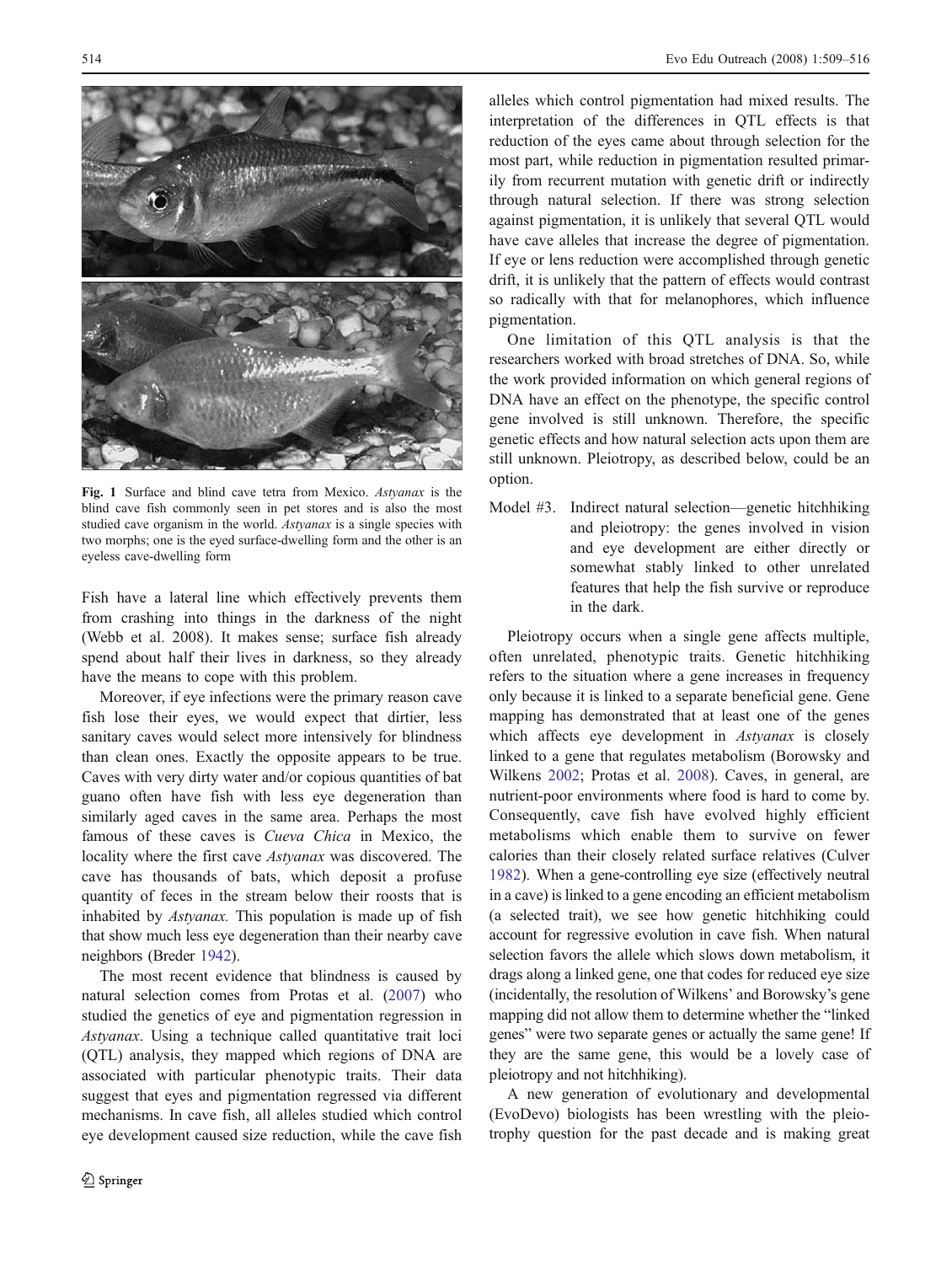<span id="page-6-0"></span>strides. William Jeffery and his colleagues have isolated a master–control gene whose modified expression leads to blindness in cave fish (Yamamoto et al. [2004](#page-7-0)). The gene is known as Sonic Hedgehog (shh) and it is a key regulatory gene in animal development. Shh plays many roles in vertebrate organogenesis. It is implicated in functions as diverse as development of the anterior portion of the brain; formation of digits; the organization of the brain, skeleton, gastrointestinal tract, lungs, eyes, teeth, taste buds, musculature; as well as other craniofacial structures. Jeffery discovered that shh has an inverse effect on eyes and taste buds in Astyanax: the smaller the eyes, the more taste buds a fish has. As you have probably already guessed, cave fish expresses shh in such a way that favors the development of taste buds at the expense of the eye. Therefore, it is possible that increased chemoreception in the mouth is a positively selected trait in cave fish, while the accompanying small eyes are simply the result of a pleiotropy.

While working with William Jeffery, one of us (Luis) studied the bones surrounding the eye sockets in cave fish. I noticed that whenever a fish developed without eyes, the surrounding bones moved into the empty space, changing the shape of the entire skull. Part of this deformation includes the bones of the nose, which expand into the sockets increasing the olfactory pit of cave Astyanax by 13% relative to their surface-dwelling cousins (Yamamoto et al. [2003\)](#page-7-0). As with the previous example, natural selection is not acting on cave fish eyes. It is acting to enhance chemoreception, in this case, the fish's sense of smell—yet another beautiful example of an evolutionary trade-off!

While this single phenomenon could explain blindness, it is unlikely to be the only factor affecting olfaction. While increasing the olfactory pit 13% might allow for a more acute sense of smell, it seems unlikely it would account for the six-order-of-magnitude greater sensitivity of Astyanax cave fish compared to surface fish for dissolved amino acids in the water reported in Protas et al. ([2008](#page-7-0)). Furthermore, they also demonstrated that the increased chemosensitivity is controlled by multiple genes; therefore, it is unlikely increased olfaction is due to just a modification of shh expression.

Enhancing a portion of chemoreception is not the end of the story for losing eyes, however. Neuronal plasticity may play an important role in cave fish evolution. Neuronal plasticity has been studied extensively in cats and mice. When they are born, neurons of the visual cortex are activated and connected to both eyes. As development progresses, some neurons become appointed to networks that can process information from either the right eye or the left eye only. If one eye is removed, neurons assigned to process information from that eye are sequestered to join the network of nerves associated with the eye being used (Rhoades and Chalupa [1980](#page-7-0)). In short, more neurons are

applied to the most frequently used networks, making the brain more efficient.

Could something similar be happening in cave fish? In the 1980s, Voneida and Fish ([1984\)](#page-7-0) inserted electrodes into the visual cortex of eyeless cave fish and showed that their "visual" neurons actively responded to tactile stimuli, not visual stimuli! No experiments have been done to see if eyeless fish in caves develop a more efficient neural network than eyed fish living in the dark. Such an experiment would be necessary to see if functional eyes continue to send information to the brain while in darkness: I detect no light; I detect no light; I detect no light. In the end, blindness could be selected for if neurons were sequestered away and used elsewhere.

Students must tap into their knowledge of biology, their critical thinking skills, and their creativity as well when they explore the question of why cave fish lose their eyes. It is a fun topic, cerebral and relatively free of limitations, as the question has not yet been definitively answered. We suspect that something quite powerful is driving eye degeneration in the almost 100 different species of cave fish in existence. These fish are typically similar to their surface relatives. In fact, in many cases, they are the same species. What makes them different is that they have lost their eyes through convergent evolution...many times, in many places. It is possible that different fish populations have lost their eyes for different reasons. In some populations, it may have been to enhance taste. In others, it may have been to sharpen the sense of smell, to survive on less food, to save energy, or even a combination of these factors. Perhaps there are other (currently) unknown advantages to eye loss waiting to be discovered by the next generation of biologists: our students.

Acknowledgments Thanks are due to William Jeffery for reviewing the manuscript and Allen Strickler for providing the Astyanax photographs.

## References

- Borowsky R, Wilkens H. Mapping a cave fish genome. Polygenic Syst Regressive Evol The J Hered 2002;93(1):19–21.
- Breder CM. Descriptive ecology of La Cueva Chica, with especial reference to the blind fish, Anoptichthys. Zoologica 1942;27:7–15.
- Culver DC. Cave life: evolution and ecology. Cambridge: Harvard University Press; 1982.
- Espinasa L, Borowsky R. Origins and relationship of cave populations of the blind Mexican tetra, Astyanax fasciatus, in the Sierra de El Abra. Environ Biol Fishes 2001;62:233–7. doi[:10.1023/A:10118](http://dx.doi.org/10.1023/A:1011881921023) [81921023.](http://dx.doi.org/10.1023/A:1011881921023)
- Espinasa L, Jeffery WR. A troglomorphic sculpin (Pisces: Cottidae) population: Geography, morphology and conservation status. J Caves Karst Stud 2003;65(2):93–100.
- Espinasa L, Rivas-Manzano P, Espinosa Perez H. A new blind cavefish population of the genus Astyanax: geography, morphology and